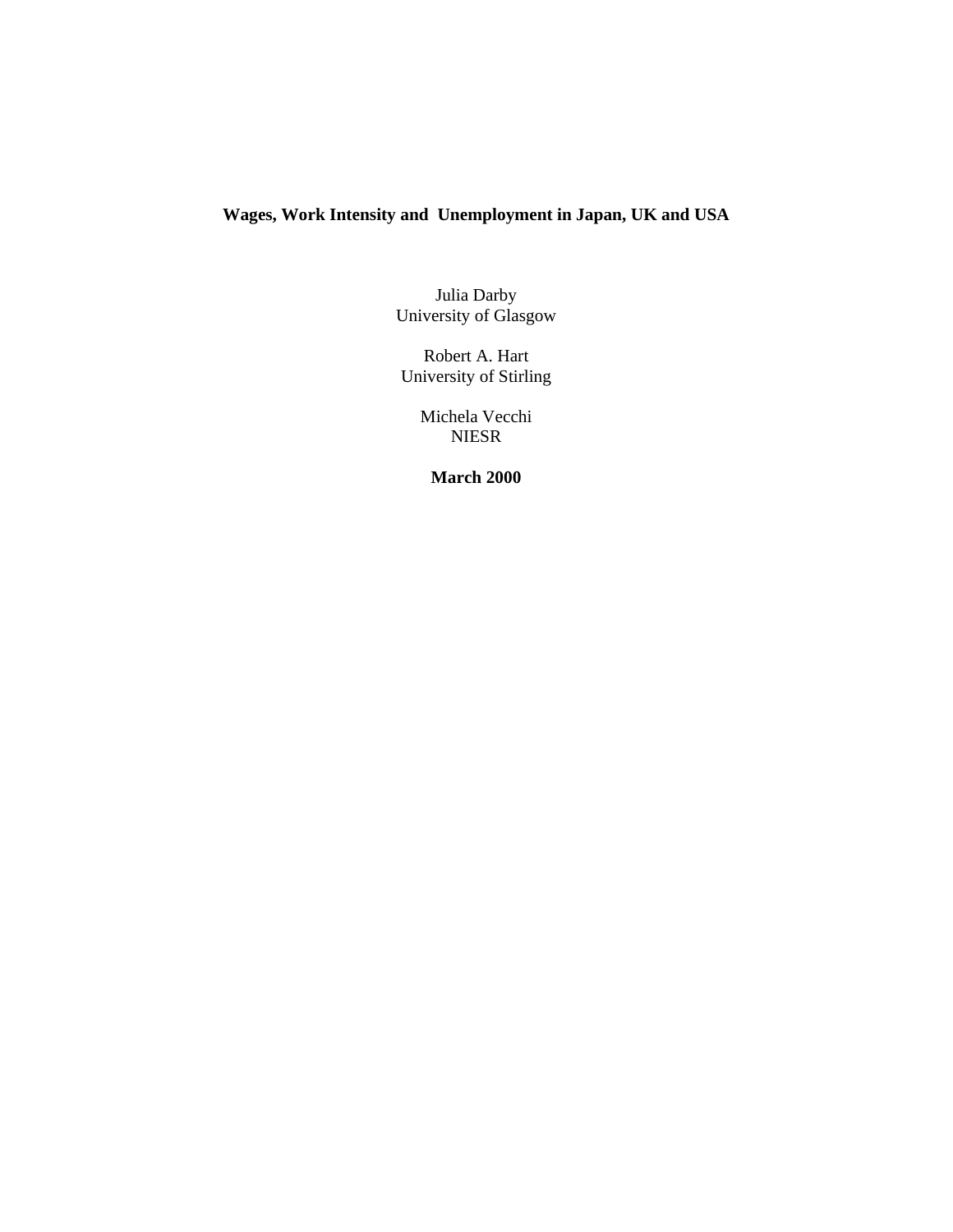## **Abstract**

# **Wages, work intensity and unemployment in Japan, UK and US**

Julia Darby, Robert Hart, Michela Vecchi

This paper focuses on the impact of excess labour supply on wage inflation in Japan, the US and the UK. We extend the usual analysis to incorporate the impact of excess supply within the firm.

Our estimated wage equations provide some support for the widely held view that the US labour market is inherently more "flexible" than that in Japan or the UK. In particular, US wages respond quickly to information internal to the firm (and with a lag to outside labour market conditions). However, whilst measured unemployment has no impact on Japan's wage inflation, the ultimate response of wages to internal work intensity is estimated to be twice that in the US. Our UK results are more tentative, suggesting that both unemployment and work intensity matter, though their impact has evolved over time. Our key conclusions are that work intensity is an important factor in determining wage inflation, and that results based on recorded unemployment rates alone seriously underestimate the flexibility of real wages.

Key words: unemployment, labour hoarding, wage determination. JEL-Code: J3, J5, J6.

Corresponding author:

Julia Darby Department of Economics University of Glasgow Adam Smith Building Glasgow G12 8RT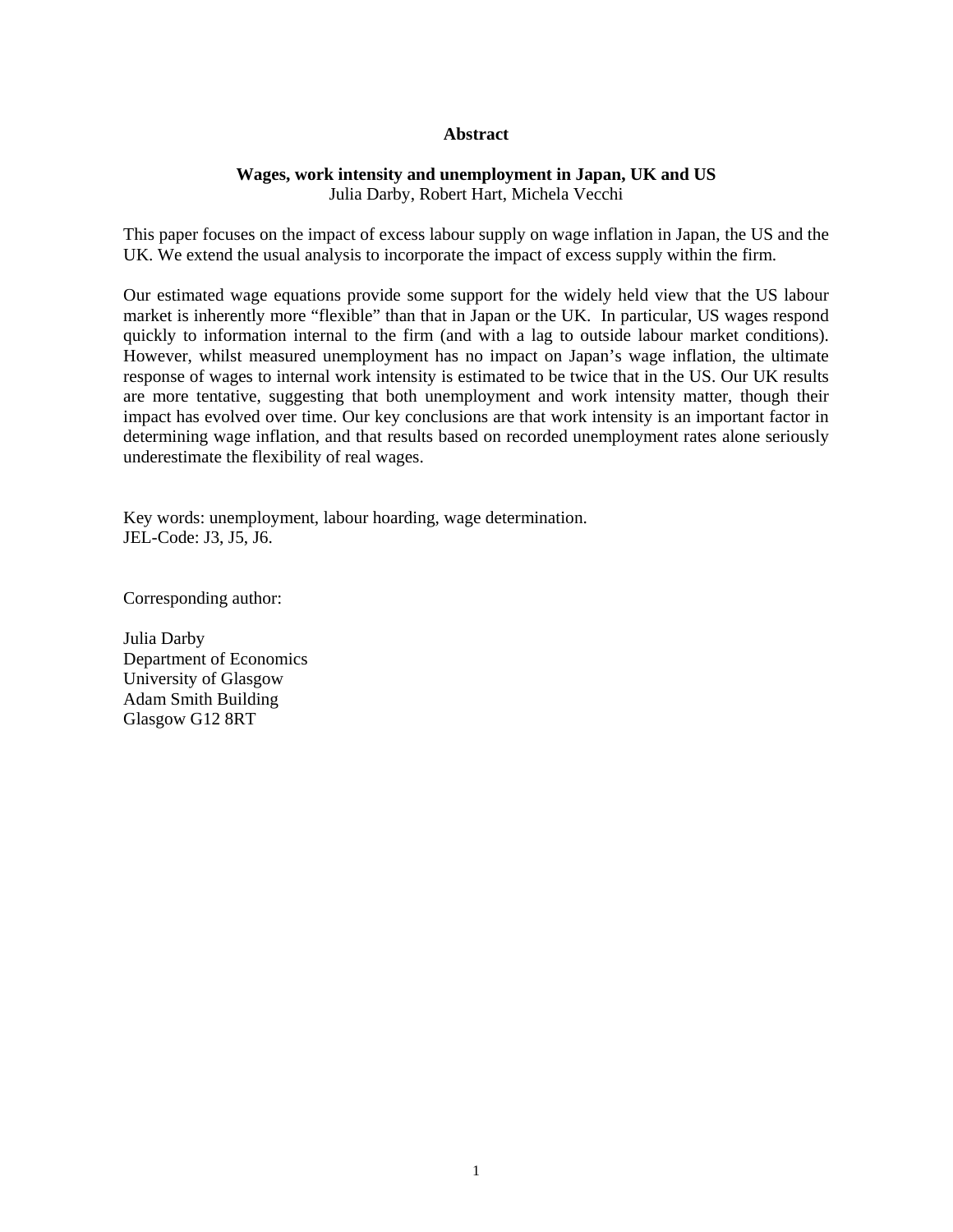## **Introduction**

l

Theoretical and empirical work on relationships between wages and unemployment has been dominated by a restrictive interpretation of the latter variable. Unemployment is measured in terms of officially registered unemployed persons expressed as a proportion of the total active labour force. This is a perfectly adequate way to proceed if we accept that there is more or less constant work intensity among those in employment. But we know that work intensity within firms cannot generally be regarded as constant. Throughout major industrialised economies, the general observation is that hourly productivity varies pro-cyclically (Hart and Malley, 1999) and a range of labour market theories have been devised to underpin this stylized fact. Theories of labour hoarding have been especially prominent. Variations in productivity suggest that gaps occur between actual and potential output. Where actual hourly output is less than potential output at current prices then the associated internal 'excess supply' of labour is no less real than that externally available on the outside market. Moreover, this excess supply may negatively interact with the wage as parties agree to dampen wage growth in order to minimise costly separations.

Thirty years ago, Taylor (1970) established for the US labour market that adopting a more general measure of excess labour supply that embraces concepts of work intensity and worker discouragement<sup>1</sup> has a potentially fundamental impact on the study of wage-unemployment relationships (see also Vanderkamp, 1973). Since that time, the main thrust of the 'unemployment debate' has proceeded along the more restricted route of the claimant count. This almost certainly arises from the fact that the rate of registered unemployment is a socially and politically more sensitive variable than the degree of work intensity within firms. The problem is that by ignoring excess labour supply on firms' intensive margins, empirical estimates of extensive margin effects may be distorted and thereby misleading.

<sup>1.</sup> We do not consider worker discouragement, or so-called 'hidden' unemployment, here. In preliminary investigations we used a number of proxy measures of discouragement, all of which were quantitaively most significant in Japan during the 1970s. However, hidden unemployment was not found to have any significant effect in wage determination.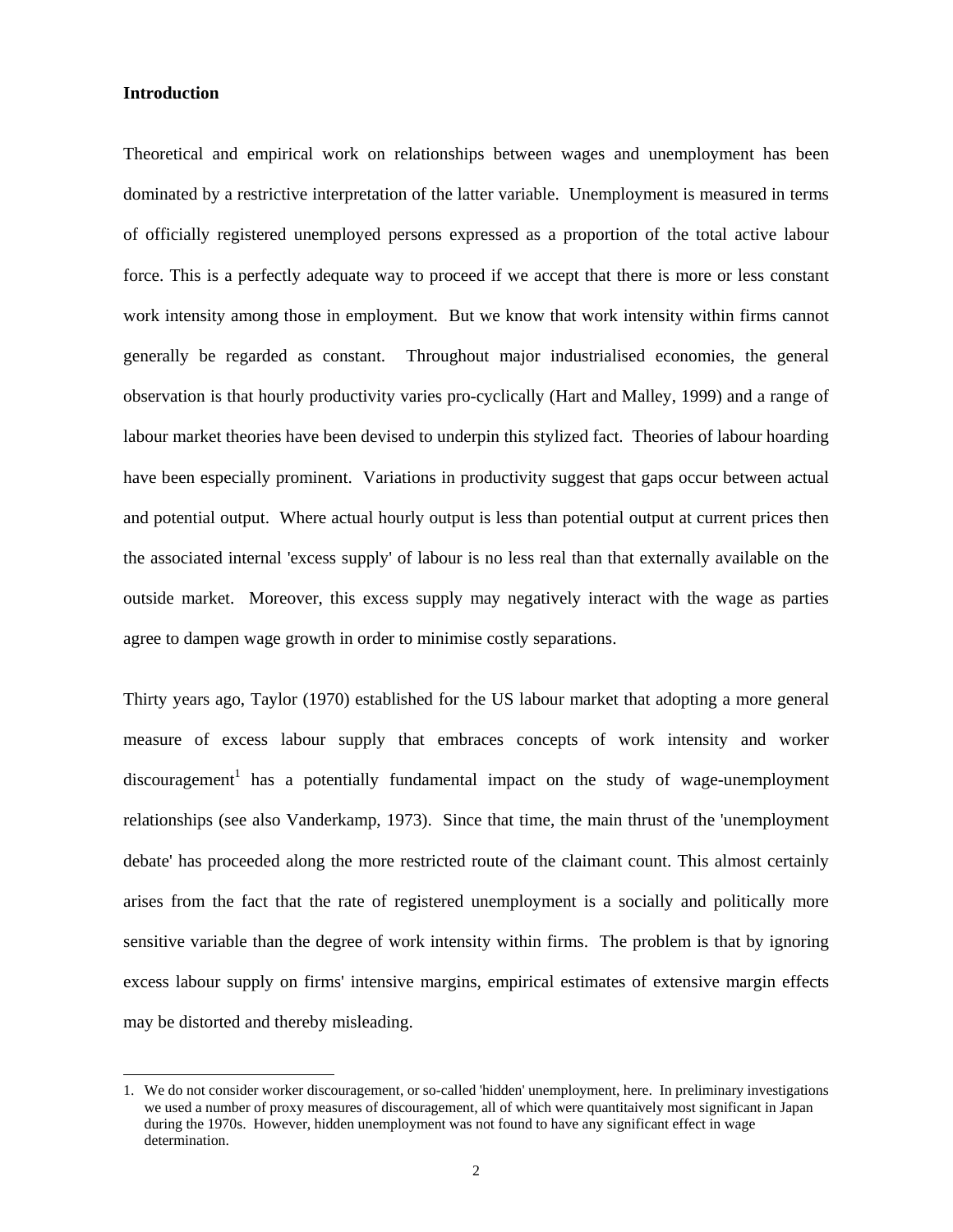This paper re-visits the important arguments raised by Taylor. We extend the earlier analysis in three ways. First, we motive the approach by means of a simple Nash bargaining model. Second, our econometric methodology deals more generally with short-run dynamics and long-run effects. Third, our empirical work is undertaken for Japan, UK and USA, each of which represents a different magnitude and direction of the problem of omitting work intensity.

We demonstrate that observed wage-unemployment interactions are better understood when both external and internal labour supply features are embraced. Like Taylor, we find for the US that both extensive (external) and intensive (internal) measures of unemployment add to our understanding of the wage-unemployment relationship. For Japan, the omission of the intensive margin is much more serious since it provides the most important source of excess supply. In the case of the U.K. there is a significant stretch of time when the extensive margin matters most and one where the intensive margin is of uppermost importance.

In section 1 we provide estimates of total unemployment in the three countries, broken down into 'hoarded' and claimant-count components. Section 2 presents a simple bargaining model in which we derive a wage equation that includes work intensity and unemployment as two of its explanatory variables. Section 3 introduces the methodology used in the empirical analysis. Results are presented and discussed in section 4. Section 5 concludes the paper.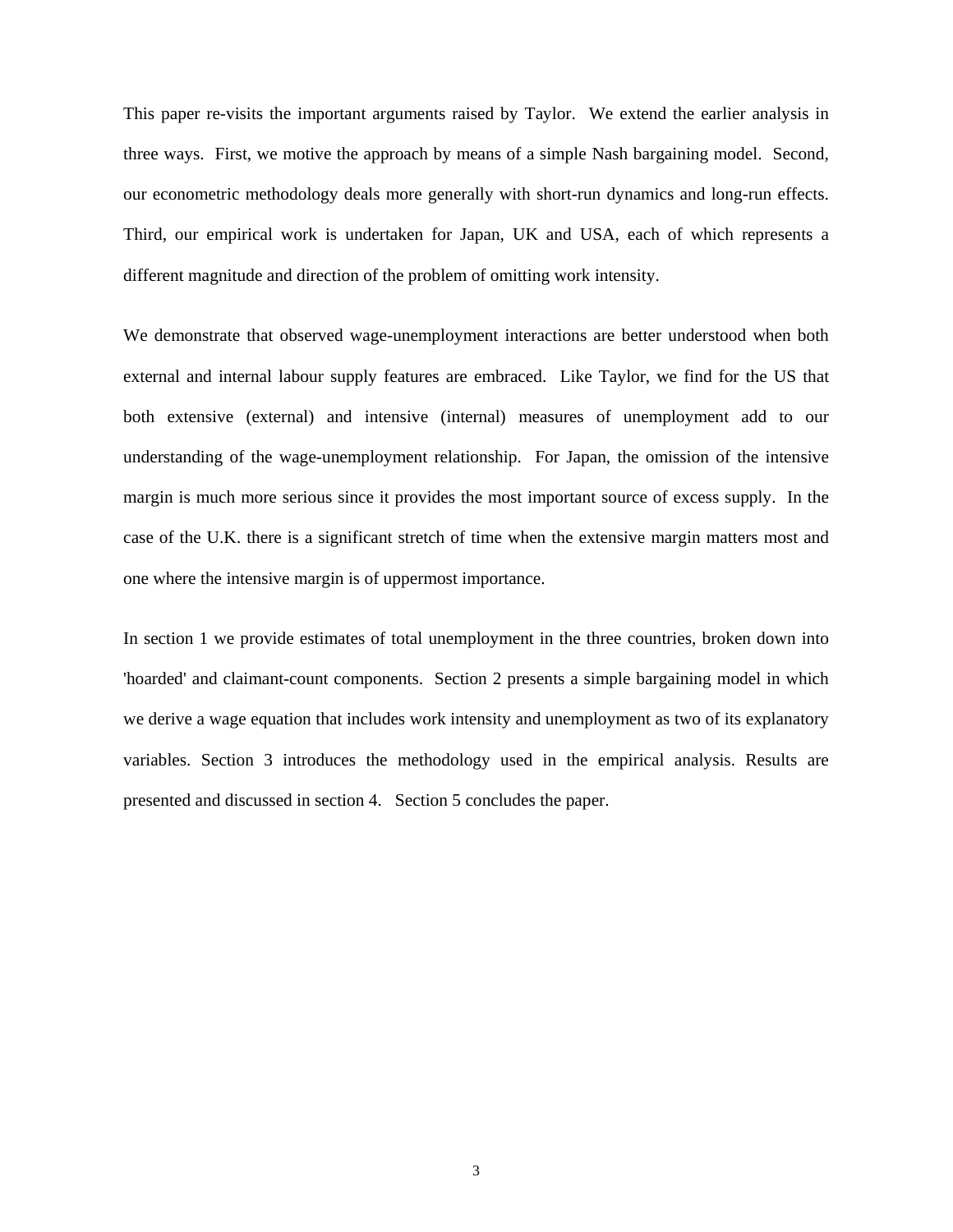## **1. Measuring unemployment to account for work intensity**

What impact does variations in work intensity have on externally-based measures of unemployment? In order to gain an insight into this question, we adopt a standard trend-throughpeaks approach (e.g. Fair, 1985) to obtain an estimate of the former variable. It is assumed that the workforce is fully utilised at peak points in the time series of productivity, measured as output per worker.<sup>2</sup> Let Y denote output and N denote number of workers. Interpolating such peaks and comparing these points of maximum potential productivity  $(Y/N)^*$  with actual productivity  $(Y/N)$ provides a measure of excess labour for each time period. Specifically labour hoarding at time t,  $h_t$ , is given by:

$$
h_{t} = \left[1 - \frac{(Y/N)_{t}}{(Y/N)_{t}^{*}}\right]N_{t}
$$

Whilst recorded unemployment, or the claimant count, can be used to identify under utilisation at the extensive margin, hoarding offers a measure of underutilisation of labour at the intensive margin. The resulting estimates of hoarding and "total" unemployment (recorded + hoarded) are shown in Figure 1 for the period 1960 – 1997.

There are three main features of these results. First, in all three countries, there are significant periods of time during which excess supply of workers within firms comprised a significant part of total unemployment. See, for example, the period immediately after the first oil shock in the mid 1970s. Secondly, there is evidence - especially in the cases of the UK and USA - that hoarded unemployment was quantitatively more important pre-1985. In the case of the UK, reduced hoarding in more recent times may well reflect the general drive for more flexible labour markets, as stressed by Thatcher and later governments. Thirdly, over the entire period, internal excess

l

<sup>&</sup>lt;sup>2</sup> Output per worker is used here in order to construct Figure 1. Strictly, output per hour is the more appropriate measure. In our main empirical work, estimates based on hourly productivity and hourly work intensity are also provided.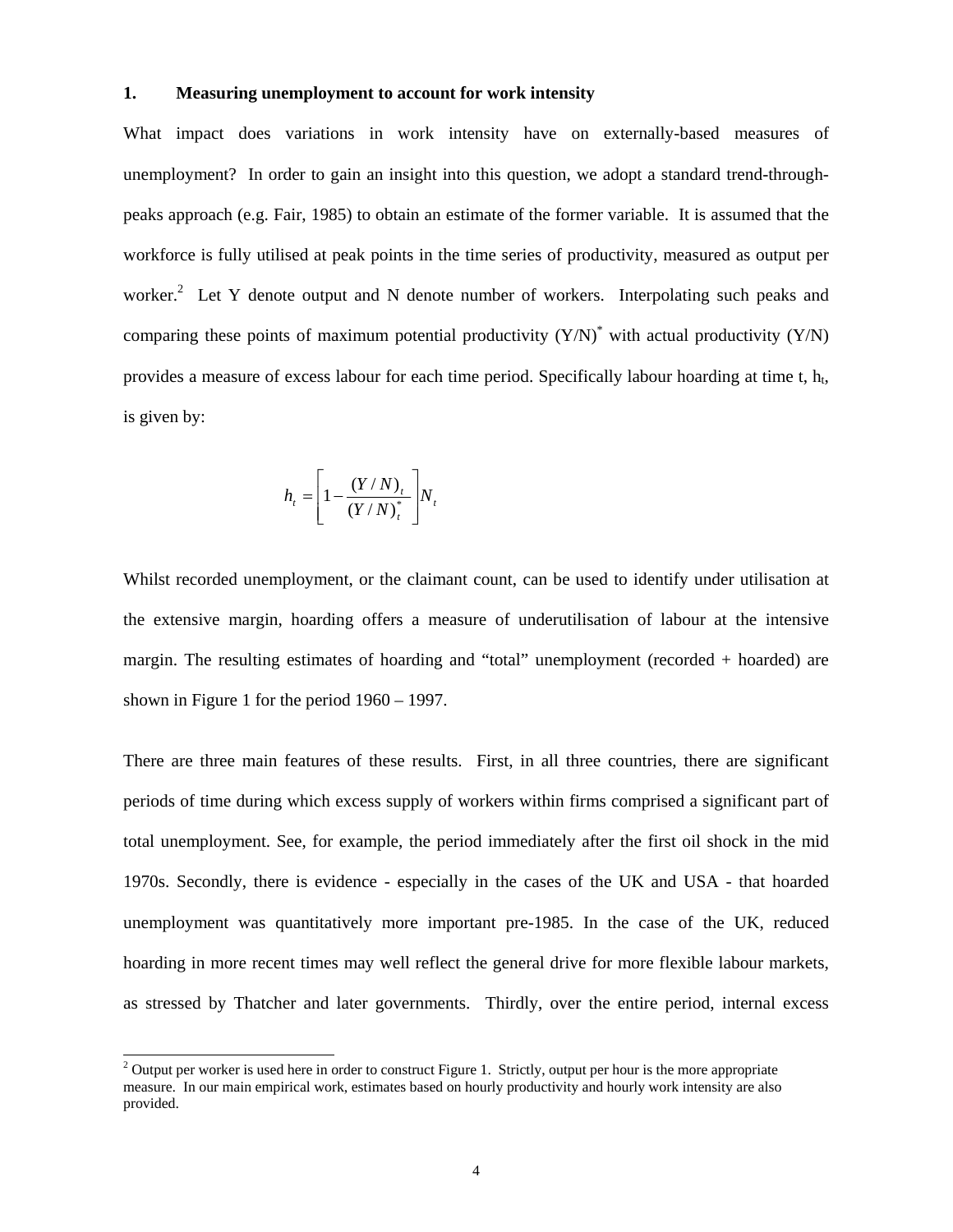labour supply represents a much larger share of total unemployment in Japan than in the other two economies. Typically, significant variation in work intensity in Japan is linked to the view that a low transaction cost environment helps to stimulate high per-capita human capital investments and that the resulting rent sharing limits the degree of worker-firm separations (Hashimoto, 1979; Aoki, 1988).

## **Figure 1**



#### **MEASURED UNEMPLOYMENT AND TOTAL UNEMPLOYMENT**

 $UNR = registered$  unemployment,  $T = total$  unemployment

In general, the quantitative importance of excess labour within firms, coupled with inter-country differences in incidence of the two rates, support the objective of integrating work intensity into the analysis of wages and unemployment. Towards this end, we start by presenting a simple bargaining model.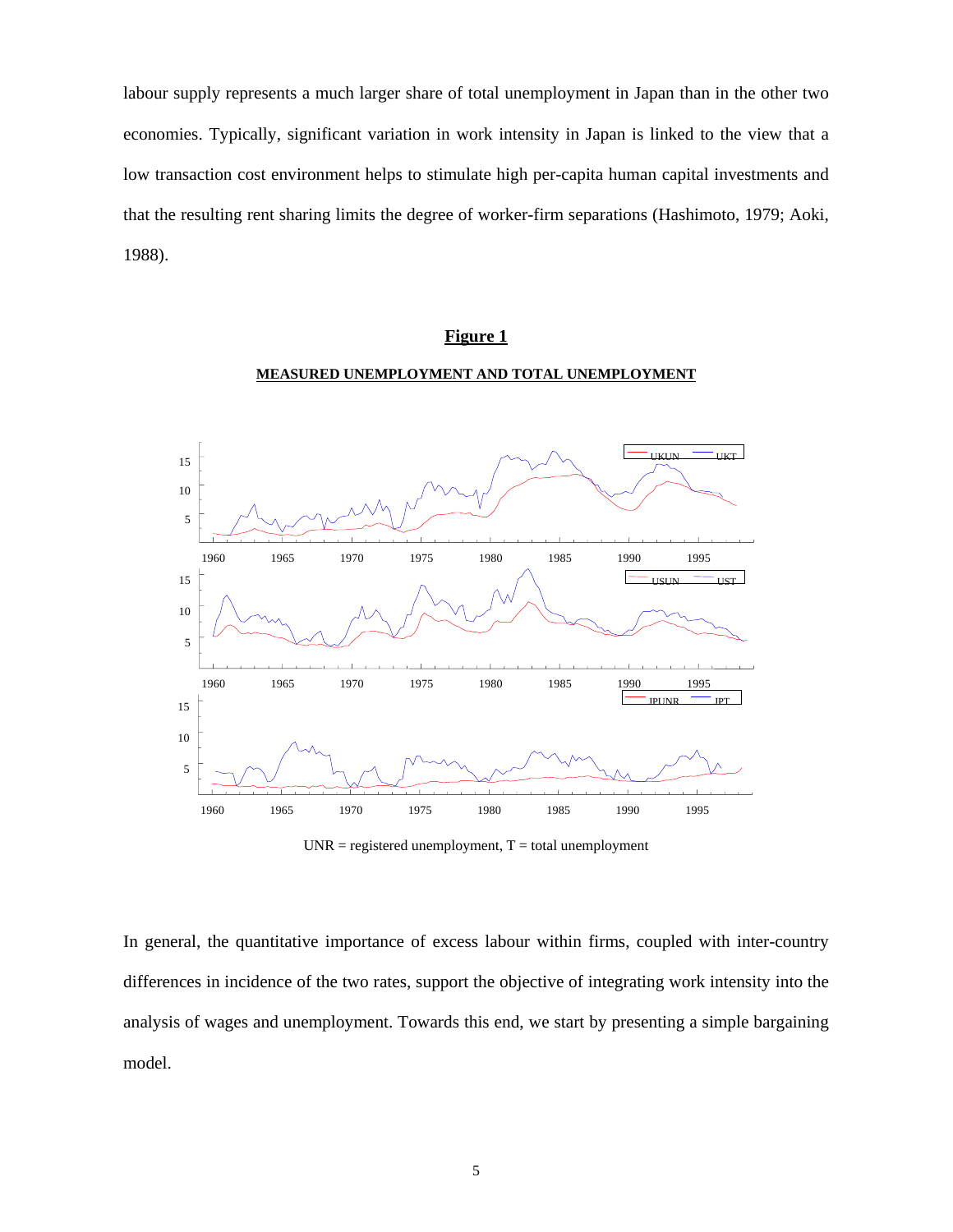## **2. A bargaining model**

Our intention here is to provide a simple bargaining model that aims to motivate our approach to wage estimation. Consider a Nash bargain between a 'representative' firm and its union. The parties jointly set wages in order to maximise a weighted average of the union's utility and the firm's profit. For simplicity, we concentrate on joint bargaining with respect to the wage. We do not attempt to say anything about employment setting. The level of employment is a given variable to the bargainers. We might imagine that employment contracts cover a longer time horizon than wage agreements and that the wage bargaining agenda does not embrace longer-term employment consequences of short-term wage setting.<sup>3</sup>

The parties' joint objective is represented by

(1) 
$$
\max \Omega = (U)^{\gamma} (\Pi)^{1-\gamma}
$$

where U is the union's utility function and  $\Pi$  is the firm's profits and  $\gamma$  is the union's relative bargaining power.

The union's utility is a function of the negotiated wage, the alternative wage and the level of employment:

(2) 
$$
U = \left[\frac{W}{P} - \delta(b) - (1 - \phi(u))\frac{\overline{W}}{P} - \phi(u)\frac{B}{P}\right]N
$$

where W is the bargained wage,  $\frac{\overline{W}}{P}$  is the outside wage, B is unemployment benefit,  $\phi(u)$  is the probability of being unemployed, N is employment and b is an index of the intensity of work. We assume that short-run changes in b are exogenous. Johnson (1990) provides a generalisation in which the joint bargain also includes intensity of work.

<sup>&</sup>lt;sup>3</sup> In a dynamic context, we might imagine that wages and work intensity adjust more speedily than employment to changes in economic variables. Impediments to employment adjustment might include human capital considerations, legislative impediments and industrial relations' issues.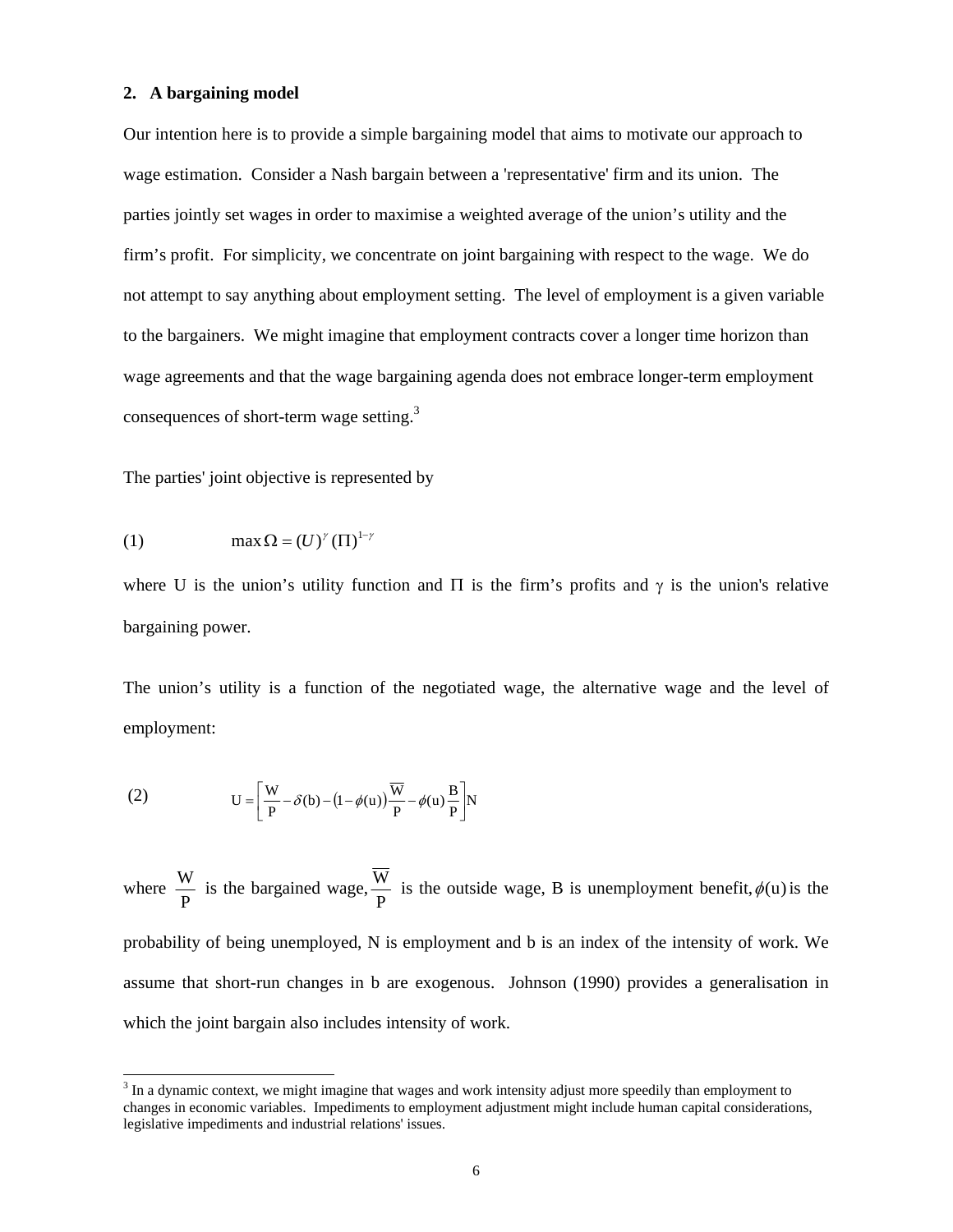The firm's profit function is given by

$$
(3) \t \Pi = PY - \frac{W}{P}N
$$

where Y is total output produced by the firm. Output in the short run is a function of the number of workers and their work intensity, b, or

$$
(4) \tY = F(bN).
$$

Maximising (1) with respect to the wage, we obtain the following expression:

(5) 
$$
\frac{(1-\gamma)}{\gamma} N[\omega] = 0
$$

where  $\omega$  is defined as

(6) 
$$
\omega = \left[ \frac{W}{P} - \delta(b) - (1 - \phi(u)) \frac{\overline{W}}{P} - \phi(u) \frac{B}{P} \right].
$$

Equating the inside and outside wage, we can rewrite (6) as

(7) 
$$
\omega = \frac{W}{P} \phi(u)(1 - R) - \delta(b)
$$

where R is the replacement ratio. Now we substitute  $(7)$  and  $(3)$  into  $(5)$  and we solve for the wage rate to obtain

(8) 
$$
\frac{W}{P} = \left[\frac{PY}{N} + \frac{(1-\gamma)}{\gamma} \delta(b)\right] \left[\frac{(1-\gamma)\phi(u)(1-R) + \gamma}{\gamma}\right]^{-1}.
$$

Log-linearising equation (8), gives us the final specification that is used in the empirical analysis: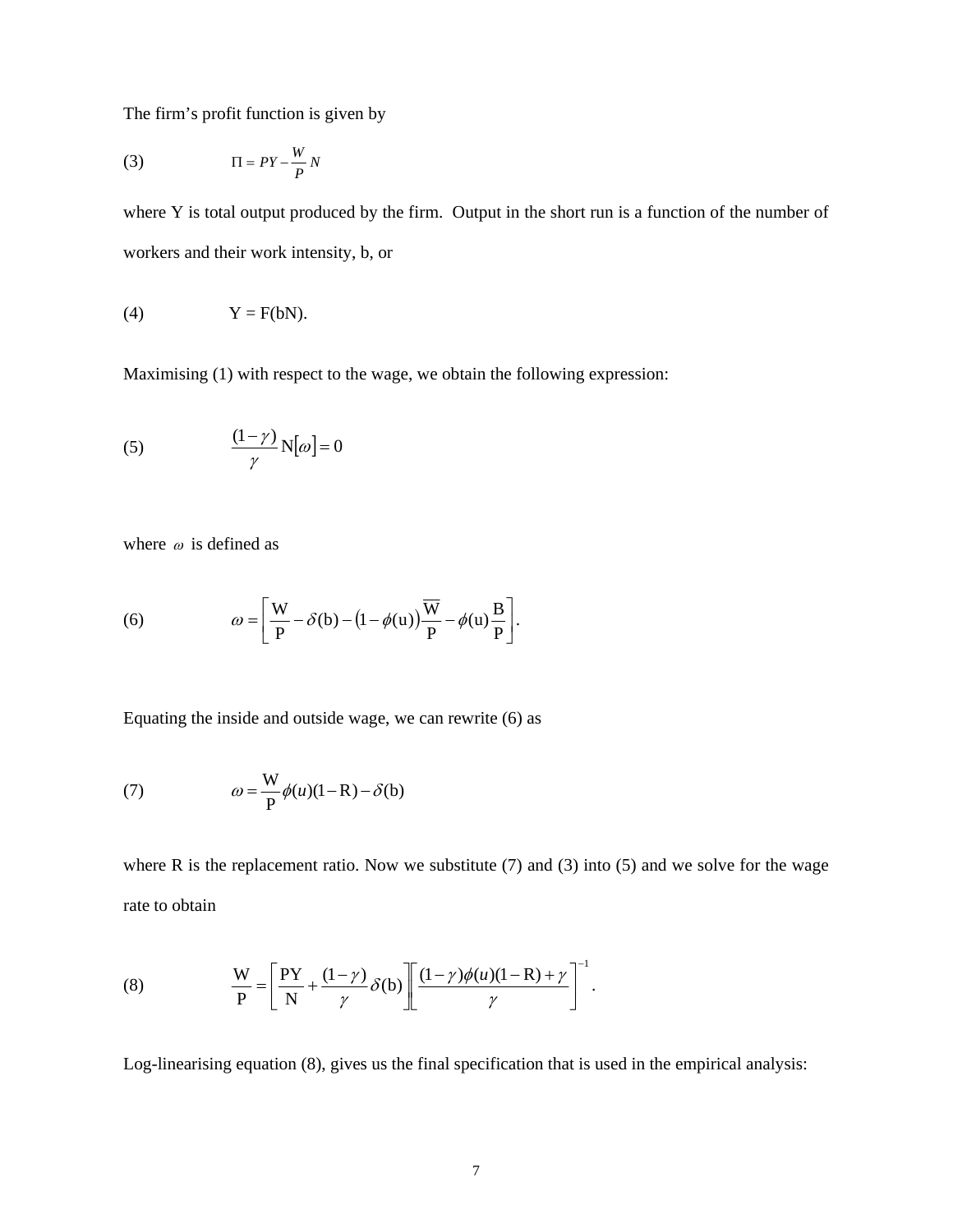(9) 
$$
\frac{W}{P} = \beta_{0+} \beta_1 \frac{PY}{N} + \beta_2 \delta(b) - \beta_3 u + \beta_4 R
$$

Note that equation (9) can also be derived in terms of the total number of hours worked instead of the number of workers. In that case we have hourly wages as the dependent variable and hourly productivity on the right hand side. In section 4 we present results for both specifications.

#### **3. Estimation**

l

We have estimated wage equations based on (9) for the US, Japan and the UK using quarterly data over the period 1968-1996. The equations take the form of dynamic error correction models where (9) represents the long-run influences on the real wage. This approach is common in the literature and essentially follows Darby and Wren-Lewis (1991). The dependent variable is the change in the log of the real product wage, dw. We have allowed for data determined dynamics in price inflation, to reflect nominal inertia i.e. the slow catch up in nominal wages to changes in inflation (these terms are denoted ddpy). There are further dynamics in past wage inflation dw(-j) and in work intensity, din(-j). The levels variables reflect those included in (9). Trend productivity is included,  $pr(-j)$ , to capture the term PY/N. Work intensity, b in the theoretical model, is denoted in $(-j)$  and it is proxied by  $h^{-1}$ , that is the inverse of labour hoarding (as defined on page 4). The unemployment rate is denoted  $u(-j)$ . The replacement ratio, R, was statistically insignificant is our equations and hence does not feature in the empirical results<sup>4</sup>.

The final specifications reported in tables 1 and 2 reflect the outcome of a general-to-specific search. The implied long-run solutions, which relate directly to equation (9), are reported in Table 3. All data are from the OECD Business Sector database and are constructed so as to be comparable across countries.

<sup>&</sup>lt;sup>4</sup> This variable is notoriously hard to measure appropriately. We have tried to work with data constructed on a comparable basis for the OECD Jobs Study, but this is only available on a biennial basis. The information content of the series is probably low, and there is no measure of the strictness with which benefit eligibility criteria are applied. We found R to be statistically insignificant in our equations.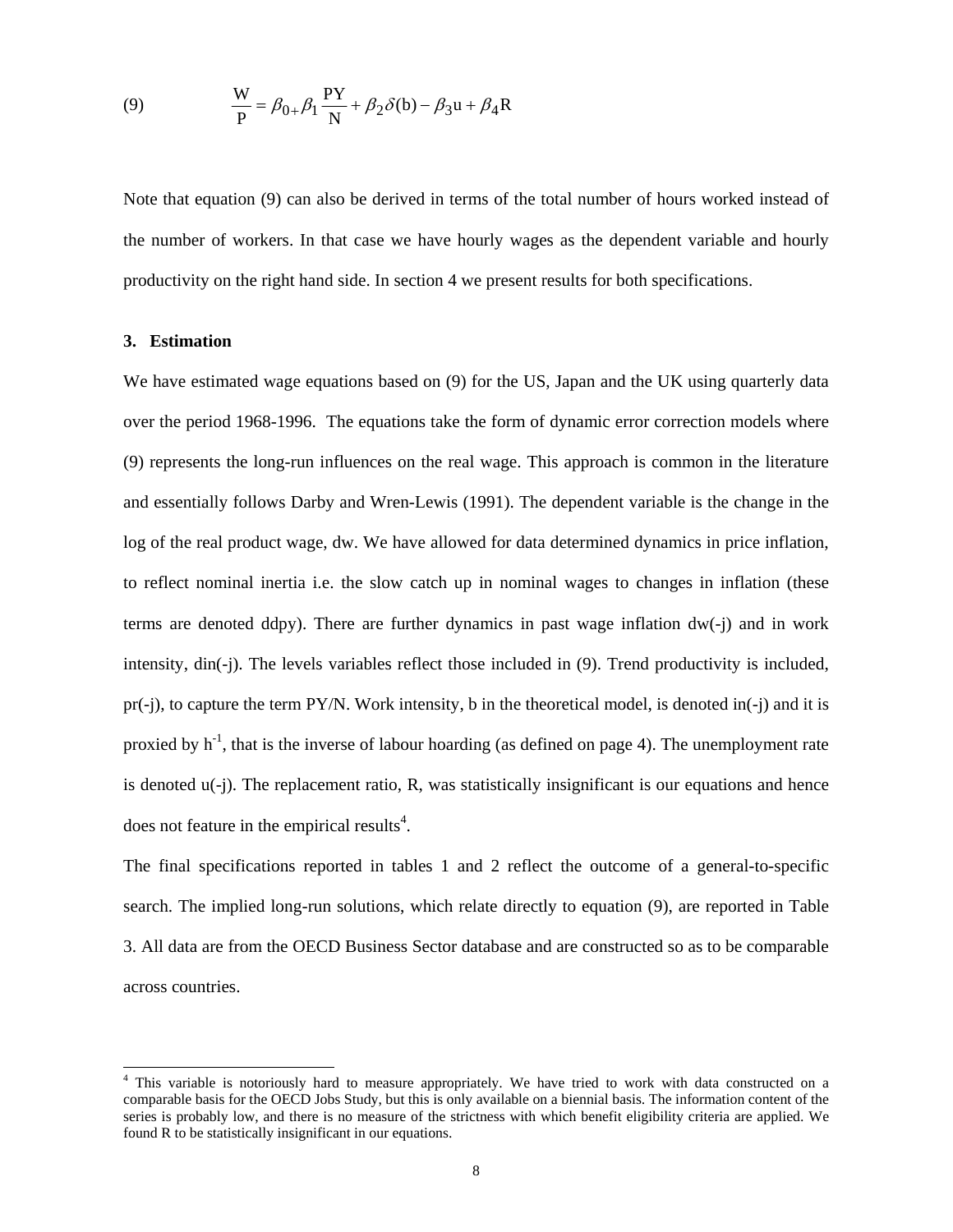As mentioned in the previous section, two specifications of equation 9 will be used in the empirical analysis. The first is a worker-based and the second is an hour based equation. The second one is an hours-based equation. One reason for looking at the hourly specification is that our hours data takes into account part-time and overtime work, as well as normal hours (O'Mahony 1999). The importance of part-time work in Japan and the increasing importance of part-time employment in the UK can affect the wage-unemployment relationship.

## **4. Results**

 $\overline{a}$ 

Tables 1 and 2 contain our estimates of the specifications outlined above. They are delineated, respectively, by workers- and hours-based measures of productivity and work intensity. In general, we find that measurement of productivity and work intensity on an hourly basis, rather than per worker, has an impact on the Japanese and UK results but makes little difference in the case of the US. Table 3 contains the estimated long run coefficients on productivity, unemployment and work intensity arising from these worker and hours equations.

#### **(a) Long-run relationships**

The long-run coefficients shown in Table 3 are derived from the results in Tables 1 and 2: they are the estimates after full dynamic adjustments have been allowed for. Work intensity plays a significant role in both Japan and the United States. We obtain similar long-run positive associations with the wage in terms of the worker equations. In the hours' dimension, however, the Japanese coefficient is twice as large as its equivalent in the US. These latter findings are consistent with existing Japanese evidence that (a) hours are an important consideration in measures of internal excess labour supply and (b) Japanese internal excess supply is a comparatively large phenomenon (Odagiri, 1992; Hart and Malley, 1996; Vecchi, 2000). By contrast, work intensity is weakest and least well determined in the UK; in fact, in the hourly based results in Table 2 there is only a temporary positive effect of work intensity on the level of wages.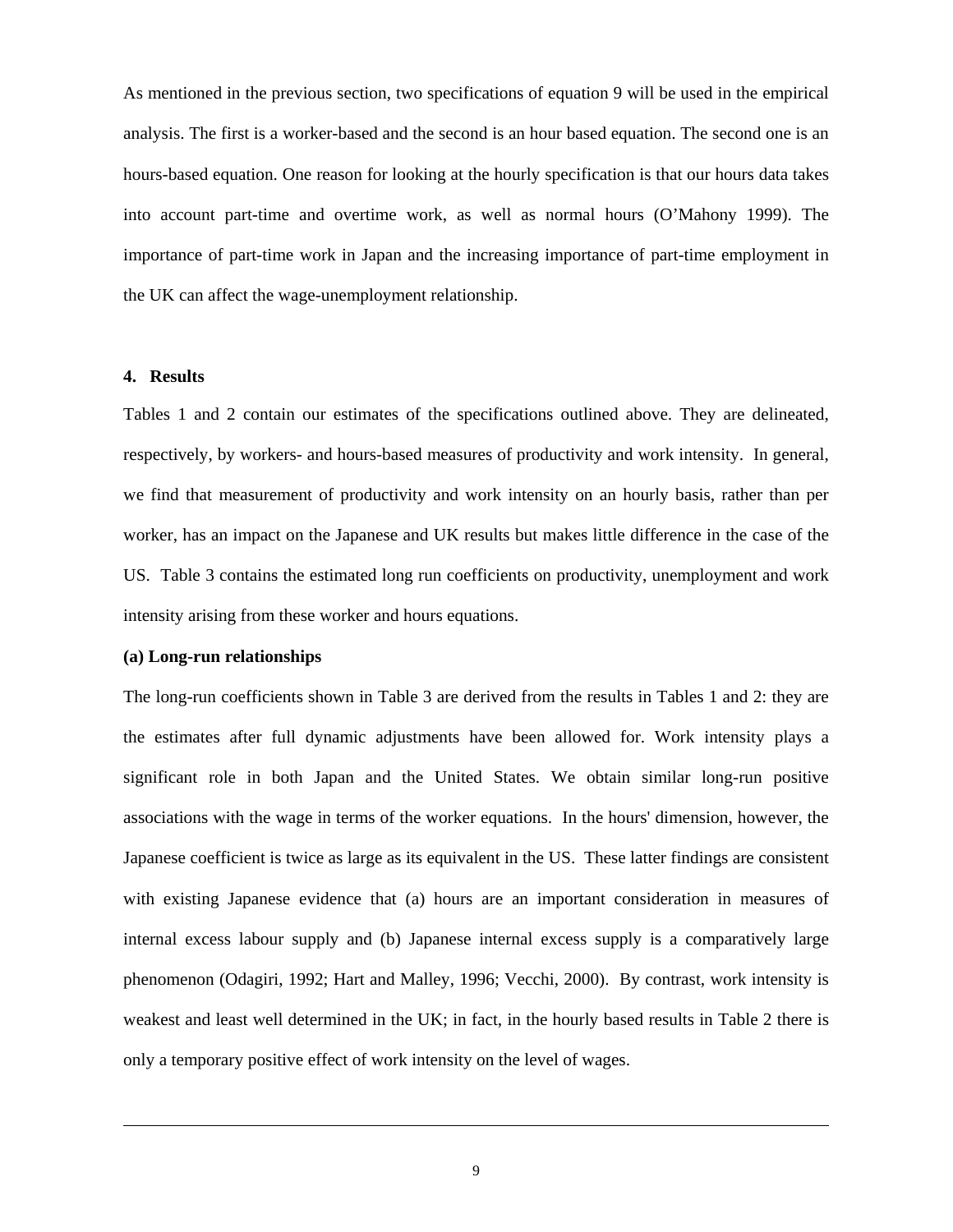The key contribution to the intensive margin in the wage determination process in Japan is underscored by the finding of no significant unemployment effects on the wage in that economy.<sup>5</sup> In the US, there is strong evidence that both work intensity and unemployment affect wages. Therefore, the original findings of Taylor (1970) are supported in our data set.

Two other long-run observations are worth reporting. First, we note that real wages are unaffected by inflation in all three countries. The second relates to productivity, and supports an advantage of the hours' based results. Strictly speaking, our simple model implies a unity coefficient on productivity (see equation (8)). This follows from the simple form of the profit function. Yet, the equivalent long-run result for Japan suggests that wages will rise by only 0.55% for every 1% gain in productivity. The equivalent elasticity in the case of the US is over 0.8% while in the UK is unity. Using an hourly based measure of productivity raises the Japanese elasticity to 0.78.

#### **(b) Short-run relationships**

l

In a shorter-term perspective, there is evidence in Tables 1 and 2 of contrasting dynamic adjustments.

The fastest adjustment of real wages to target occurs in the US. This might seem surprising in the context of an economy in which wage contracts are typically set for up to 3 years ahead. However, we note that the equation implies that contracting will be based upon expected or trend productivity, expected inflation and unemployment. The US estimates are consistent with their being little by way of inflation or productivity surprises. The estimates relating to work intensity suggest that current and last quarter work intensity matter to current real wages. The unemployment effect is slower in the sense that  $u(-2)$  is clearly dominant in tests of the appropriate lag structure. Wages

 $<sup>5</sup>$  Adding lagged unemployment, or alternatively, up to three lags in unemployment to the Japanese equation can easily</sup> be reject on the basis of standard t and F tests, with probability values  $t = .700$  and  $F = .652$  respectively. Moreover, inclusion of these unemployment terms has no impact on the size or significance of the other parameters.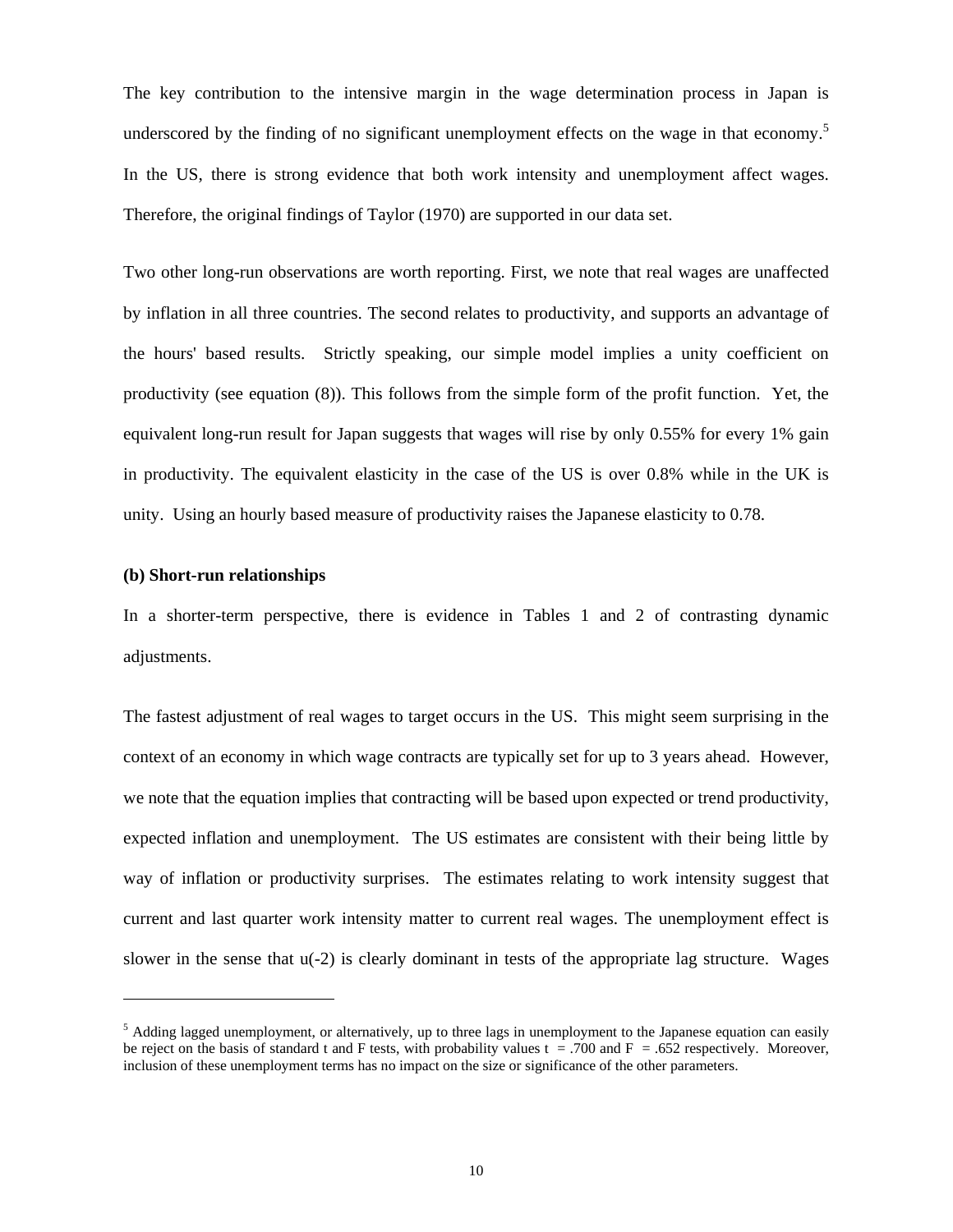respond quickly to information internal to the firm and with a lag to conditions in the labour market as a whole.

Japan shows more sluggish adjustment of wages. There is evidence of nominal inertia, in the sense that real wages react to changes in inflation with a lag. The coefficient on w(-1) indicates that wages adjust to their long-run target level at a slower rate in Japan than in the other countries. The hourly equation specification in Japan has some attraction over the alternative. The coefficient on the level of the real wage is larger and attracts greater significance. This provides stronger evidence in favour of the error correction formulation.

For the UK, the switch from per worker to per hour results in the loss of a significant level effect from work intensity on wages. Although it is notable that neither UK equation is particularly well specified. CUSUM and CUSUMSQ plots clearly indicate some problems of instability which may also be behind the strong evidence of significant ARCH (4) effects.

l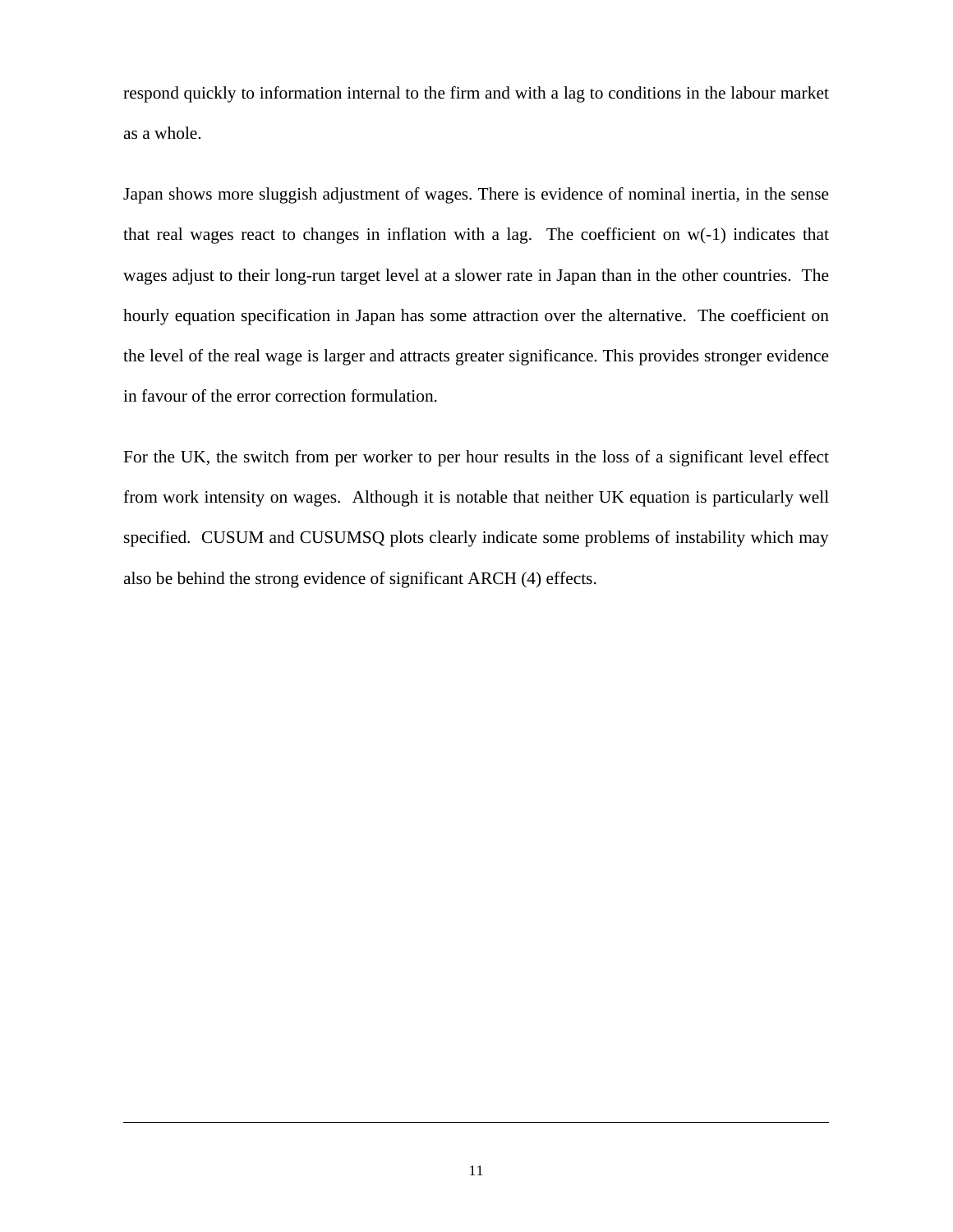#### **Table 1: Worker-based wage equations**

|                   | <b>JAPAN</b>     |       |        | <b>UNITED STATES</b> |       |        | <b>UNITED KINGDOM</b> |       |          |
|-------------------|------------------|-------|--------|----------------------|-------|--------|-----------------------|-------|----------|
| intercept         | 0.1619(0.016)    |       |        | 0.1485(.038)         |       |        | $0.0032$ $(.003)$     |       |          |
| ddpy              | $-0.4803(.076)$  |       |        |                      |       |        | $-0.4107(.058)$       |       |          |
| $\text{ddpy}(-1)$ | $-0.4241(0.100)$ |       |        |                      |       |        |                       |       |          |
| $\text{ddpy}(-2)$ | $-0.2411(.076)$  |       |        |                      |       |        |                       |       |          |
| $dw(-1)$          | $-0.3117(0.073)$ |       |        |                      |       |        | $0.3167$ $(.068)$     |       |          |
| din               |                  |       |        | $0.3669$ $(.050)$    |       |        | 0.4339(0.035)         |       |          |
| $w(-1)$           | $-0.0755(.016)$  |       |        | $-0.1582(.042)$      |       |        | $-0.1248(.068)$       |       |          |
| $pr(-1)$          | 0.0418(.017)     |       |        | 0.1283(0.037)        |       |        | $0.1248*$             |       |          |
| $in(-1)$          | 0.1498(.057)     |       |        | 0.1571(0.033)        |       |        |                       |       |          |
| $in(-3)$          |                  |       |        |                      |       |        | 0.0753(0.063)         |       |          |
| $u(-1)$           |                  |       |        |                      |       |        | $-0.2977$ $(.100)$    |       |          |
| $u(-2)$           |                  |       |        | $-0.4526(.207)$      |       |        |                       |       |          |
| $Rbar^2$          | 0.7422           |       |        | 0.3848               |       |        | 0.6771                |       |          |
| $\mathbf F$       | F(9,106)         | 37.78 | [.000] | F(5,110)             | 15.39 | [.000] | F(10,105)             | 25.12 | [.000]   |
| Unit              | t(106)           | 9.341 | [.000] | t(110)               | 3.592 | [.000] | t(102)                | 1.074 | $[.285]$ |
| LM1               | F(1,105)         | 0.163 | [.687] | F(1,109)             | 2.351 | [.128] | F(1,104)              | 0.064 | [.800]   |
| LM4               | F(4,102)         | 0.178 | [.949] | F(4,106)             | 0.994 | [.414] | F(4,101)              | 1.208 | [.312]   |
| LM8               | F(8, 98)         | 0.335 | [.951] | F(8,102)             | 0.677 | [.710] | F(8,97)               | 2.060 | [.047]   |
| <b>HET</b>        | F(1,114)         | 0.045 | [.832] | F(1,114)             | 4.207 | [.043] | F(1,114)              | 0.018 | [.894]   |
| ARCH1             | F(1,105)         | 0.001 | [.975] | F(1,109)             | 1.999 | [.160] | F(1,104)              | 0.753 | [.388]   |
| ARCH4             | F(4,102)         | 0.289 | [.885] | F(4,106)             | 1.589 | [.183] | F(4,101)              | 5.555 | [.000]   |
| <b>RESET</b>      | F(1,105)         | 0.911 | [.342] | F(1,109)             | 0.818 | [.368] | F(1,104)              | 0.394 | [.532]   |
| <b>NORM</b>       | $Chi-Sq(2)$      | 2.212 | [.331] | $Chi-Sq(2)$          | 2.042 | [.360] | $Chi-Sq(2)$           | 1.434 | [.488]   |

Sample Period 1968:1 - 1996:4, 116 Quarterly Observations. Dependent variable is dw, estimation is by OLS.

*w* - real compensation per worker Unit – test of unit long-run coefficient on pr

pr - trend productivity LM1,4,8 – Lagrange Multiplier tests for serial correlation

u - unemployment rate HET – test of heteroscedasticity based on squared residuals

- in work intensity ARCH1,4– test of autoregressive conditional heteroscedasticity
- py value added deflator RESET Ramsey RESET test of functional form
- d first difference operator NORM Jarque Bera test of residual normality
- dd second difference operator

All variables are in logs.

Note.

The Japanese equation incorporates two  $(0, 1, -1, 0)$  dummy variables for the period following the 1973 oil shock. The UK equation incorporates similar (0,1,-1,0) dummy variables to capture the temporary effects of the 1973 oil shock, the three day week in 1974:2 and the catch-up effects following the removal of incomes policy in 1975. The estimated coefficients attached to these dummies are not reported to preserve space. Exclusion of the dummy variables results in rejection of the null hypothesis that the equation residuals are normally distributed.

The absence of a standard error on coefficient on the trend productivity, pr, in the UK equation reflects the fact that a unit long-run coefficient has been imposed, and as noted under "Unit" in the table, this restriction is data consistent.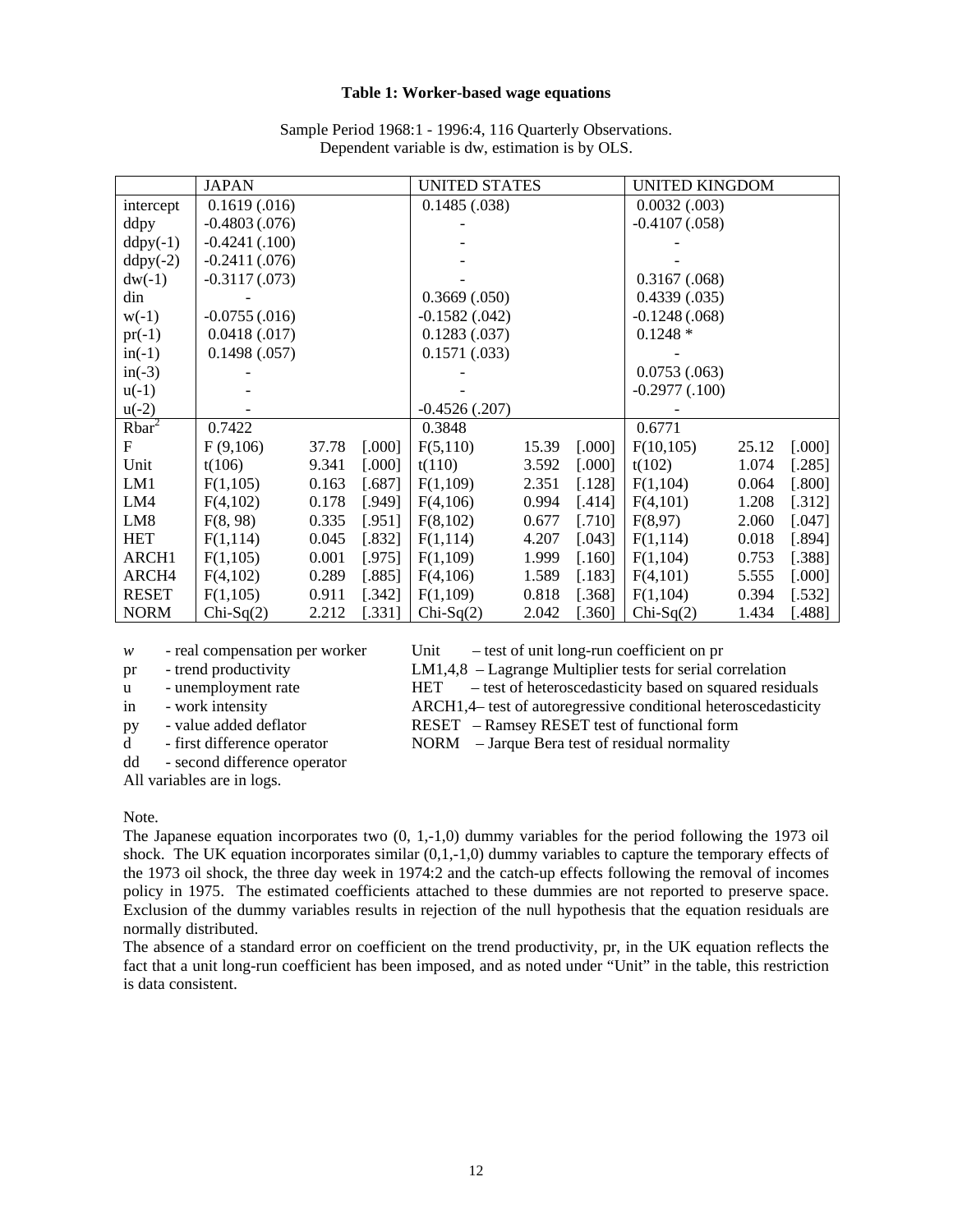#### **Table 2: Hours-based wage equations**

|                   | <b>JAPAN</b>     |       |        | <b>UNITED STATES</b> |       |        | <b>UNITED KINGDOM</b> |       |          |
|-------------------|------------------|-------|--------|----------------------|-------|--------|-----------------------|-------|----------|
| intercept         | 0.1356(.013)     |       |        | 0.1426(0.030)        |       |        | 0.0038(.003)          |       |          |
| ddpy              | $-0.4815(.074)$  |       |        |                      |       |        | $-0.4028(.058)$       |       |          |
| $ddpy(-1)$        | $-0.4463(0.096)$ |       |        |                      |       |        |                       |       |          |
| $\text{ddpy}(-2)$ | $-0.2450(.071)$  |       |        |                      |       |        |                       |       |          |
| $dw(-1)$          | $-0.3139(0.64)$  |       |        |                      |       |        | 0.3412(0.068)         |       |          |
| din               |                  |       |        | $0.3544$ $(.053)$    |       |        | 0.4572(0.064)         |       |          |
| $w(-1)$           | $-0.1234(0.06)$  |       |        | $-0.1636(.042)$      |       |        | $-0.1391(.033)$       |       |          |
| $pr(-1)$          | 0.0968(.016)     |       |        | 0.1355(.007)         |       |        | 0.1391                |       |          |
| $in(-1)$          | 0.2213(0.044)    |       |        | 0.1457(.051)         |       |        |                       |       |          |
| $in(-3)$          |                  |       |        |                      |       |        |                       |       |          |
| $u(-1)$           |                  |       |        |                      |       |        | $-0.3589(.102)$       |       |          |
| $u(-2)$           |                  |       |        | $-0.5458(.002)$      |       |        |                       |       |          |
| Rbar <sup>2</sup> | 0.7538           |       |        | 0.3858               |       |        | 0.6898                |       |          |
| F                 | F(9,106)         | 40.13 | [.000] | F(5,110)             | 15.45 | [.000] | F(9,106)              | 27.46 | [.000]   |
| Unit              | t(106)           | 9.246 | [.000] | t(110)               | 4.310 | [.000] | t(106)                | 1.333 | $[.186]$ |
| LM1               | F(1,105)         | 0.804 | [.372] | F(1,109)             | 2.137 | [.147] | F(1,105)              | 0.205 | [.651]   |
| LM4               | F(4,102)         | 0.440 | [.779] | F(4,106)             | 0.796 | [.531] | F(4,102)              | 1.355 | $[.255]$ |
| LM8               | F(8,98)          | 0.622 | [.758] | F(8,102)             | 0.545 | [.820] | F(8, 98)              | 2.184 | [.035]   |
| <b>HET</b>        | F(1,114)         | 5.480 | [.021] | F(1, 114)            | 1.982 | [.162] | F(1,114)              | 0.043 | [.835]   |
| ARCH1             | F(1,105)         | 0.008 | [.930] | F(1, 109)            | 1.262 | [.264] | F(1,105)              | 0.731 | [.395]   |
| ARCH4             | F(4,102)         | 0.272 | [.896] | F(4,106)             | 0.893 | [.471] | F(4,102)              | 6.259 | [.000]   |
| <b>RESET</b>      | F(1, 105)        | 6.189 | [.014] | F(1,109)             | 0.964 | [.328] | F(1,105)              | 0.057 | [.812]   |
| <b>NORM</b>       | Chi- $Sq(2)$     | 0.243 | [.243] | $Chi-Sq(2)$          | 1.695 | [.428] | $Chi-Sq(2)$           | 1.457 | [.483]   |

w - real compensation per hour

pr - trend productivity

u - unemployment rate

in - work intensity

py - value added deflator.

d - first difference operator

dd - second difference operator

All variables are in logs.

Note: dummy variables are included in the Japanese and UK equations and the unit long-run coefficient on trend productivity is imposed in the UK equation as in Table 1.

#### **Table 3: Estimated long-run coefficients**

Implied long-run relationship in levels:  $w = constant + \alpha pr + \beta ur + \gamma in$ 

|          | <b>JAPAN</b>         |                                                  | <b>UNITED STATES</b>            |                                   | UNITED KINGDOM                                           |                               |  |
|----------|----------------------|--------------------------------------------------|---------------------------------|-----------------------------------|----------------------------------------------------------|-------------------------------|--|
| $\alpha$ | A)<br>0.554<br>0.984 | (B)<br>0.784<br>$\overline{\phantom{0}}$<br>.796 | A<br>0.811<br>$-2.868$<br>0.933 | (B)<br>0.828<br>$-3.337$<br>0.890 | $\left[ \mathbf{A}\right]$<br>1.000<br>$-2.385$<br>0.603 | (B)<br>1.000<br>$-2.578$<br>- |  |

Note: (A) derive from the worker-based results in Table 1.

(B) derive from the hours-based results in Table 2.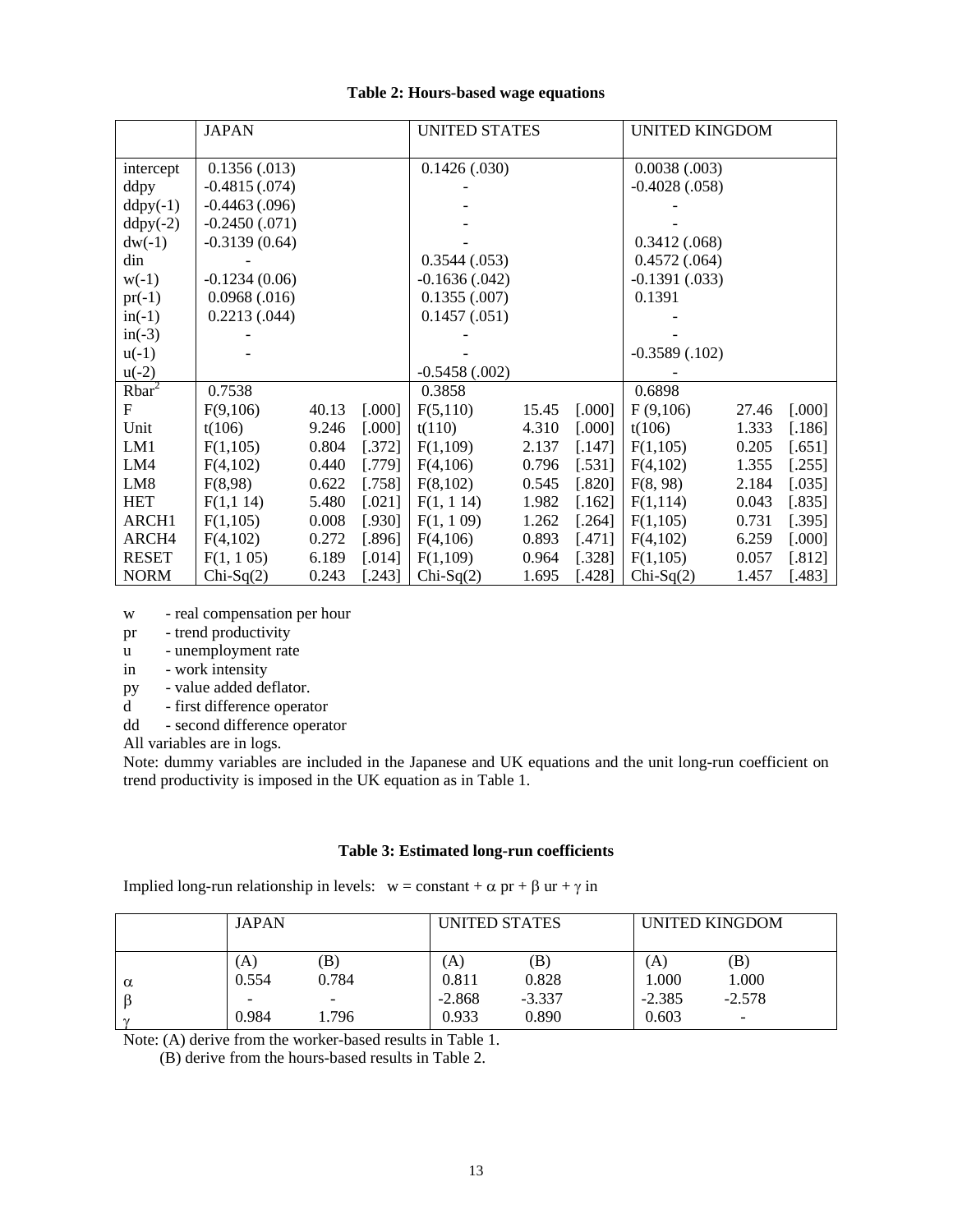## 5**. Conclusions**

The paper has analysed the implications for wage determination, of adopting a more general measure of the excess labour supply in US, UK and Japan. In all three countries, there are significant periods of time during which excess supply of workers within firms comprised a significant part of total unemployment. The different patterns reflect differences in labour market institutions across countries and through time. For example, factors like a more flexible labour market in the UK after the Thatcher period or the comparatively higher labour hoarding in Japan are picked up by our excess labour supply measure.

We show results for both worker-based and (total) hours-based equations. This enables us to account for some of the institutional differences across countries (for example, the prevalence of part-time employment in the UK and in Japan). We find that hourly-based measures of productivity and work intensity have a stronger impact in Japan, while they make little difference in the US. Estimates of the long-run coefficients show that there is a positive correlation between wages and work intensity in all three countries. Such correlation is particularly strong in Japan when the hoursbased wage equation is estimated. This reflects the higher propensity of Japanese firms to hold excess labour over the business cycle. In the UK and the US, we find strong and negative effects of the standard unemployment rate on wages. This contrasts with Japan where no effects are found.

There are three main comparative findings on the short-run dynamic adjustments in the countries. First, the US shows a faster wage adjustment to the other two countries. Second, the hoursspecification is better determined for Japan. Third, the UK results allow us to offer only some tentative conclusions: both recorded unemployment and internal work intensity impact on wage inflation, but their impact has evolved over time. In general, it appears that the relative contributions of inside and outside excess supply influences in the UK are more complex to evaluate, and more work is needed in this respect. At least, our evidence points to the fact that excess supply effects on wages within firms should be accommodated in future UK work on wage determination.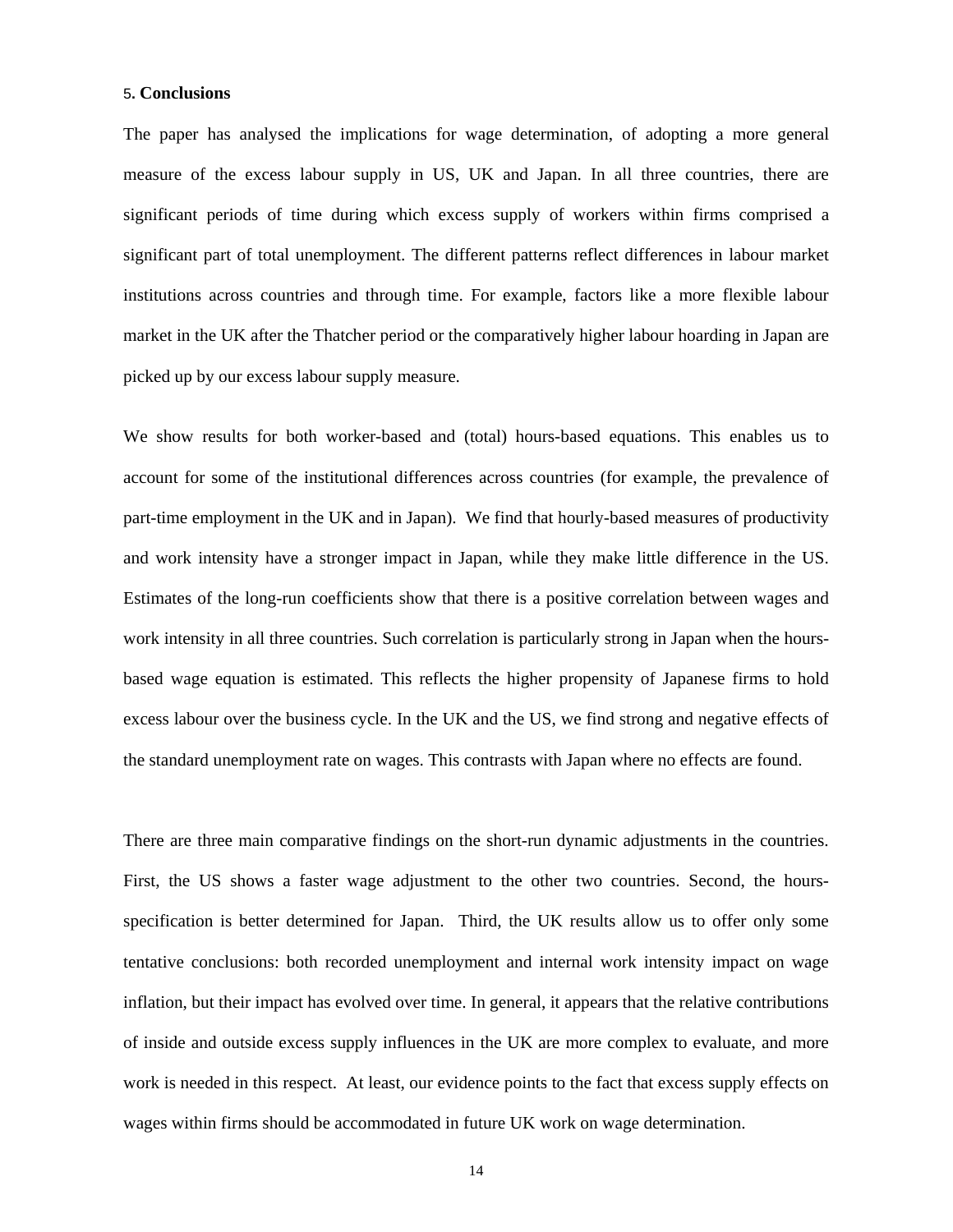Finally, this paper has emphasised the importance of accounting for other measures of excess supply on the labour market. Results based on the recorded unemployment rates can seriously underestimate actual labour market wage responses. We believe that this is an area that deserves further attention.

This work should be regarded as a prototype for more advanced approaches. A number of extensions to this work might well produce significant value added. There are two obvious candidates. First, hoarding might be treated as an endogenous variable by incorporating work intensity in the firm-union bargaining agenda. Second, on the econometric side, **[Julia/Michela]**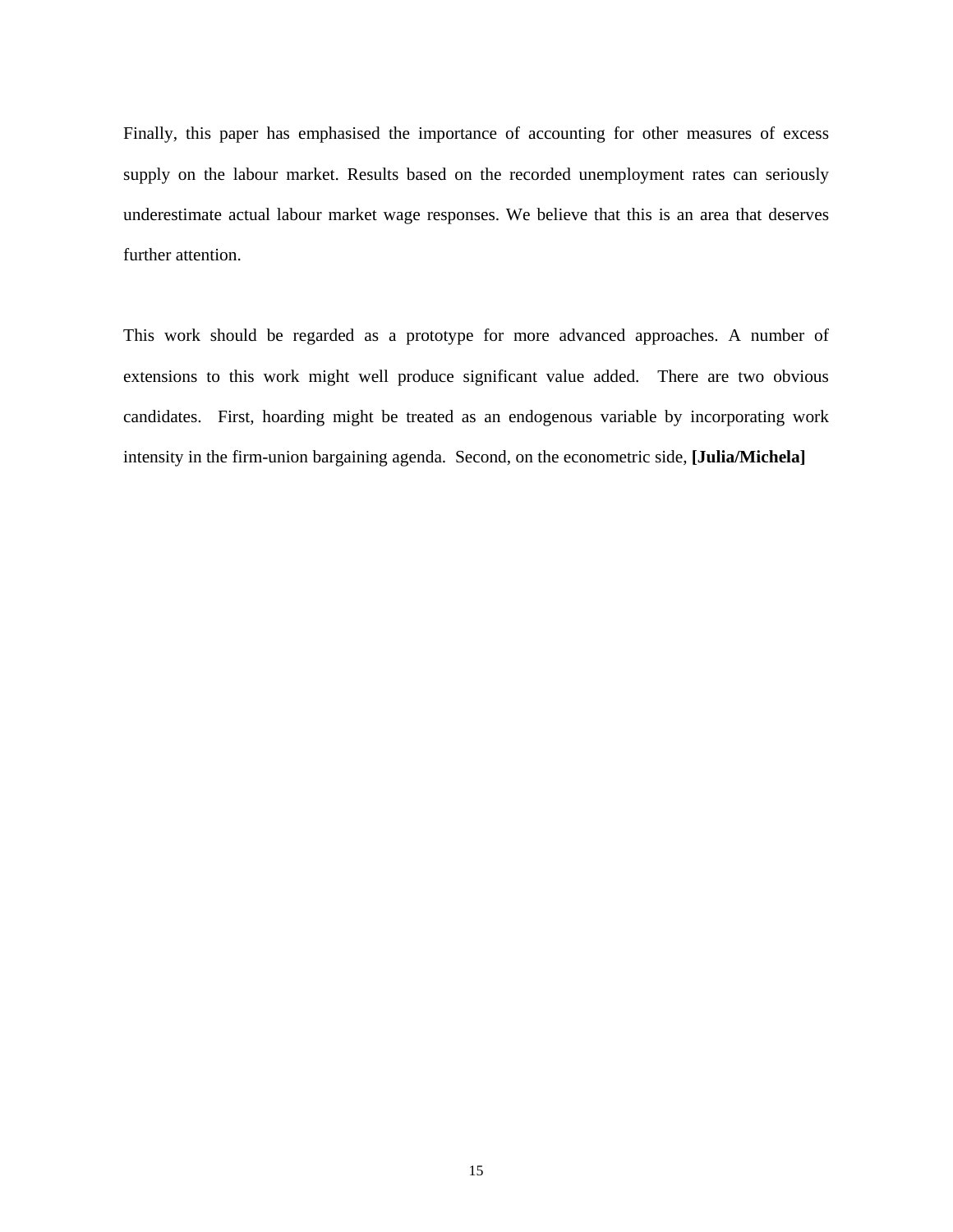## **References**

- Alogoskoufis, G.S., Manning A. 1991, 'Tests of alternative wage employment bargaining models with an application to the UK aggregate labour market', *European Economic Review*, 35(1), 23-37.
- Aoki, M, 1988, *Information, incentives and bargaining in teeghe Japanese economy*, Cambridge, Cambridge University Press.
- J.Darby and S.Wren-Lewis, 1991, "Wages and the Wedge" H.M.Treasury Academic Panel Paper AP 6/91.
- J.Darby and S.Wren-Lewis, 1991, "Product and Labour Market Behaviour: Alternative Modelling Strategies" H.M.Treasury Academic Panel Paper AP 2/91.

Fair, R.C., 1985, "Excess labuor and the business cycle", *American Economic Review*, 75, 239-245.

- Hart, R.A. and J. Malley, 199, "Procyclical labour productivity: a closer look at a stylised fact", *Economica*, 66, 533-550.
- Hashimoto, M, 1979, "Bonus payments, on-the-job training and lifetime employment in Japan", *Journal of Political Economy*, 87, 1086 -1104.
- Johnson, G, 1990, "Work rules, featherbedding, and Pareto-optimal union-management bargaining", *Journal of Labor Economics*, 8, S237 - S259.
- Odagiri, H., 1992, *Growth through competition, competition through growth*, Oxford, Clarendon Press.
- O'Mahony, M., 1999, *Britain's Productivity Performance: 1950-1996: An International Perspective*, National Institute of Economic and Social Research, London.
- Taylor, J., 1970, "Hidden unemployment, hoarded labor, and the Phillips curve", *Southern Economic Journal*, 37, 1 - 16.
- Vanderkamp, J, 1973, "Wage adjustment, productivity and price change expectations", *Review of Economic Studies*, 61 - 72.
- Vecchi, M, 2000, "Increasing returns, labour utilisation and externalities: pro-cyclical productivity in US and Japan", *Economica* (forthcoming).